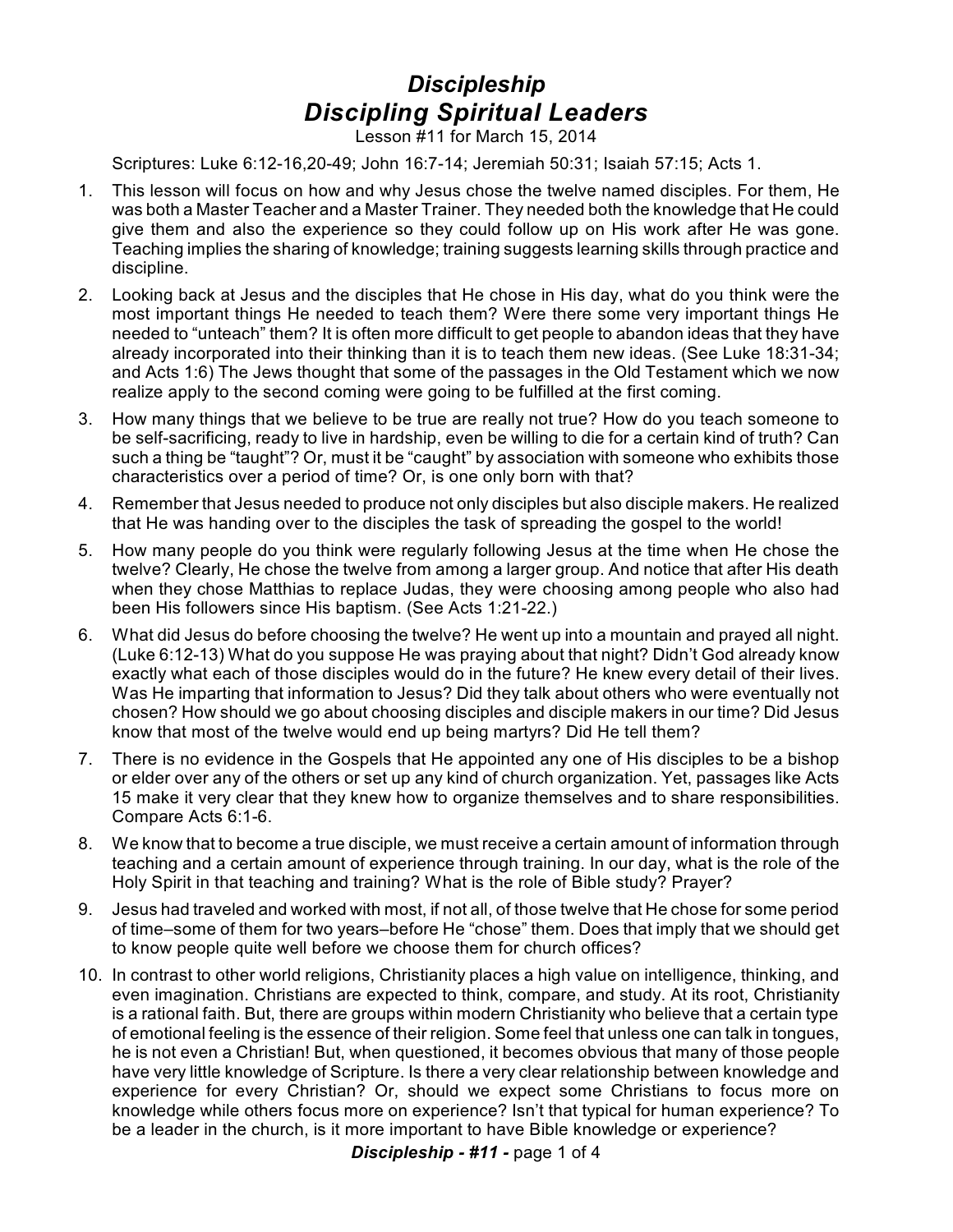- 11. How does God expect us to get the information we need to be good followers of Christ in the 21<sup>st</sup> century? Does that require daily reading and studying of Scripture?
- 12. Read the Sermon on the Mount as recorded in Matthew 5-7. Compare Luke 6:20-49. Do you think Jesus gave all of that information in one sermon? For how long was He talking? Did the people in His day sit quietly and listen to Him talk for most of the day? We would find that very hard to do in our day. Why do the words in Luke contrast somewhat with the words in Matthew? Why did Jesus commend those who were poor, hungry, weeping, and even hated? And by contrast, what is wrong with being rich, full, laughing, or being respected? Is the difference that the former group recognizes their needs while the latter group does not?
- 13. There are some who would suggest that what is essential is the knowledge of a certain set of beliefs recognized by their church. Ellen White said: "The Bible, and the Bible alone, is to be our creed." *Review and Herald* Dec. 15, 1885, par 16; *Selected Messages, bk. 1,* 416; See also *5MR* 49; *3SM* 21. What did she mean by that? Are the Ten Commandments a creed? Are the 28 fundamental beliefs a creed?
- 14. Seventh-day Adventists have taken the three angels' messages as our special responsibility to present to the world in our day. Do we know how to present that kind of information in the best possible way? Why don't we talk about the three angels' messages as much these days?
- 15. We have spoken in earlier lessons about mentoring. Is that the same as discipling? Through mentoring could we gain the necessary knowledge and experience to produce the unselfish love that Christians must show?
- 16. It has been noticed by many people studying the Scriptures that Jesus apparently chose His disciples from among the humbler, less-educated class of people. Why did He do that? If He could have, would He have chosen Paul and/or Luke as disciples? Those were perhaps the two most educated people among the early Christian group, and they wrote most of the New Testament. In our day, why did God choose Ellen White? Was it because the two men He had apparently spoken to earlier refused to do the job? Was Ellen White just a poor third choice? Or, like Mathias, was she one of several qualified for the job?
- 17. Would Jesus have chosen Paul or Luke instead of Matthias to replace Judas? Did He, in effect, do that in Acts 8&9? Is God calling each of us not only to be a disciple but also to train disciples? Or, are some Christians not capable of being disciples and certainly not capable of training disciples? Does God expect every one of us to play some role as a disciple and as a trainer of disciples? Would Jesus have chosen you as a disciple?
- 18. Was there something special about the twelve that He chose?

**Jesus chose unlearned fishermen because they had not been schooled in the traditions and erroneous customs of their time. They were men of native ability, and they were humble and teachable,–men whom He could educate for His work. In the common walks of life there is many a man patiently treading the round of daily toil, unconscious that he possesses powers which, if called into action, would raise him to an equality with the world's most honored men.** The touch of a skillful hand is needed to arouse those dormant faculties. It was such men that Jesus called to be His colaborers; and He gave them the advantage of association with Himself. Never had the world's great men such a teacher. When the disciples came forth from the Saviour's training, they were no longer ignorant and uncultured. They had become like Him in mind and character, and men took knowledge of them that they had been with Jesus. [Acts 4:13] (*Desire of Ages* 250.1)

That they might have success in their work they were to be given the power of the Holy Spirit. Not by human might or human wisdom was the gospel to be proclaimed, but by the power of God. [Zechariah 4:6]—Ellen G. White, *The Acts of the Apostles*, p. 17. [Bold type and content in brackets is added.]

19. Read Zephaniah 2:3; Matthew 11:29; Jeremiah 50:31; and Isaiah 57:15. It should be very clear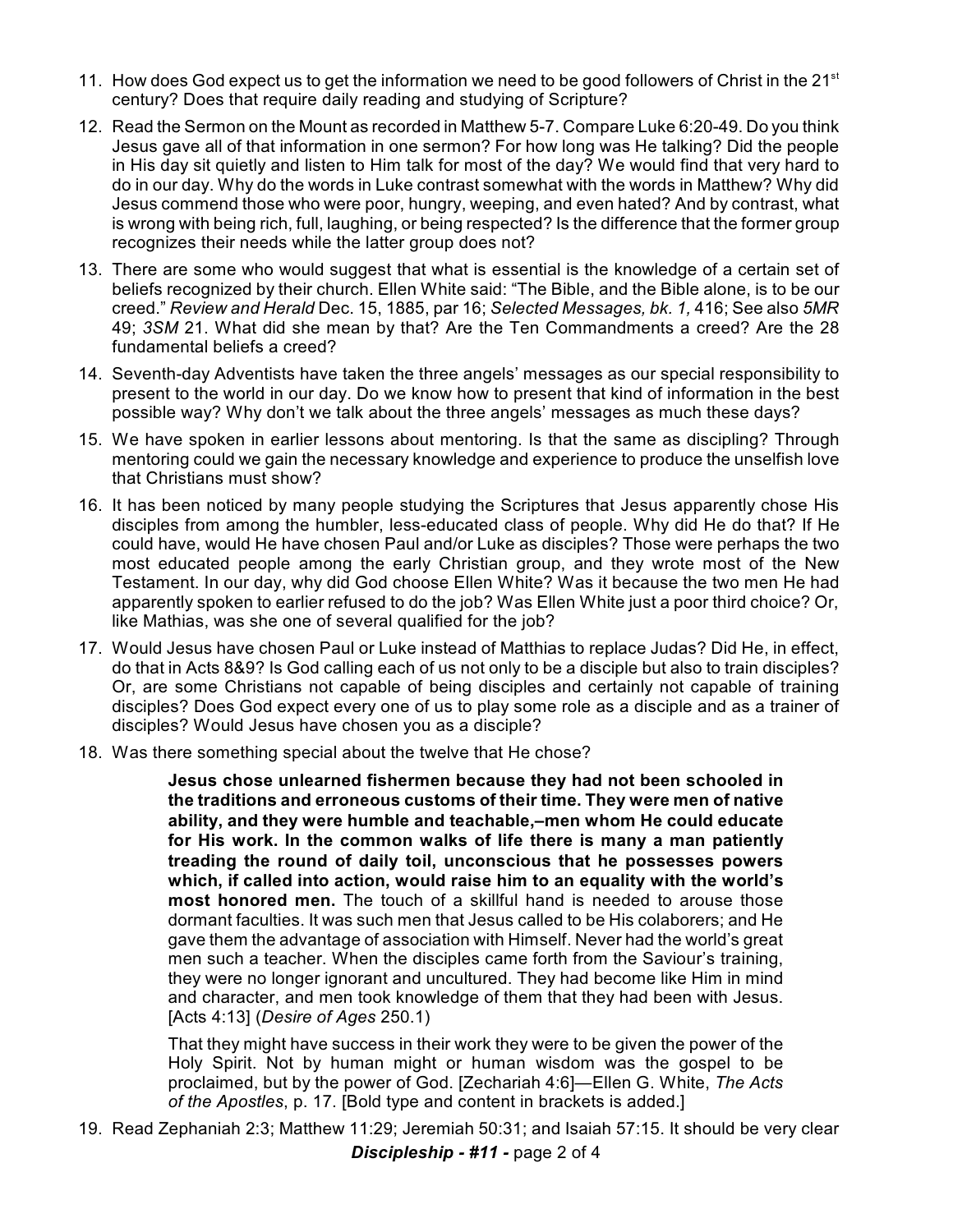from these passages that proud men are not likely to make good disciples. Is it possible for children to have a very good knowledge of Scriptures and be ready to serve God–to be humble and teachable? Compare the experience of Jesus. (Luke 2:46-47)

- 20. Do you think any of the Pharisees or Sadducees would have accepted a position as a disciple of Jesus? Would Nicodemus or Joseph of Arimathea have agreed to become a disciple openly before Jesus's death? It is very interesting to note that apparently many of those who were priests and Pharisees later became Christians. (Acts 6:7; Acts 15:5) What was it that convinced those apparently well-educated men to become followers of Jesus? Did they all become humble and teachable? What is implied by Acts 15:5? Nicodemus supported the church with his wealth before he died. (*DA* 177.1)
- 21. Read 1 Corinthians 9:19 and Philippians 2:3. What do these verses suggest about the qualities of leadership? Do we see many church leaders today who are ready to be servants of everyone? Are church leaders in our day known especially for their humility?
- 22. How effective was the teaching and training done by Jesus? No doubt, in His day, Palestine–especially Galilee–would have been considered a backwater location in the Roman Empire. And yet, no one alive in those days impacted the world even close to as much as Jesus did. Why was that? If we could have looked in on the disciples on crucifixion weekend, it might have looked like Jesus had not been very successful. But, His teachings as passed on by His disciples are transforming millions of lives even today in the  $21<sup>st</sup>$  century!
- 23. Read Acts 1. There are several interesting things to notice in this chapter. First of all, the disciples still had a faint hope that Jesus would establish an earthly kingdom. (Acts 1:6) It is also interesting to notice that suddenly Jesus's mother and His brothers had become faithful followers as well. Earlier, they had been very critical of Jesus.
- 24. It is also interesting to notice that the eleven disciples who were left felt they could not move on with their work until Judas had been replaced. Clearly for them, it was important to be twelve! How much do we know about Matthias? What did he accomplish after being chosen as a replacement? What do we know about Joseph Barsabbas otherwise known as Justus, the righteous one? Did he give up because he was not chosen? Or, did all of these people move on with what they had been doing earlier–representing Christ in the best way they could? There is no question about the fact that their lives were transformed by their experience with Jesus.

As Christ's representatives the apostles were to make a decided impression on the world. The fact that they were humble men would not diminish their influence, but increase it; for the minds of their hearers would be carried from them to the Saviour, who, though unseen, was still working with them. The wonderful teaching of the apostles, their words of courage and trust, would assure all that it was not in their own power that they worked, but in the power of Christ.—Ellen G. White, *The Acts of the Apostles*, pp. 22,23.

- 25. In our day, could we live lives such that people would look not at us but at Jesus through us?
- 26. It is clear that the disciples and the other apostles such as Paul, Luke, Barnabas, Silas, and Mark that we know about became humble, fearless, courageous, and brave, willing to dedicate their entire lives to being ambassadors for Jesus Christ and even to die.
- 27. Soon after choosing those first twelve disciples, He sent them out two by two to work in areas that He had already visited in Galilee.

All over the field of Christ's labor there were souls awakened to their need, and hungering and thirsting for truth. The time had come to send the tidings of His love to these longing hearts. To all these the disciples were to go as His representatives. The believers would be led to look upon them as divinely appointed teachers, and when the Saviour should thus be taken from them they would not be left without instructors.

On this first tour the disciples were to go only where Jesus had been before them, and had made friends. Their preparation for the journey was to be of the simplest *Discipleship - #11 -* page 3 of 4